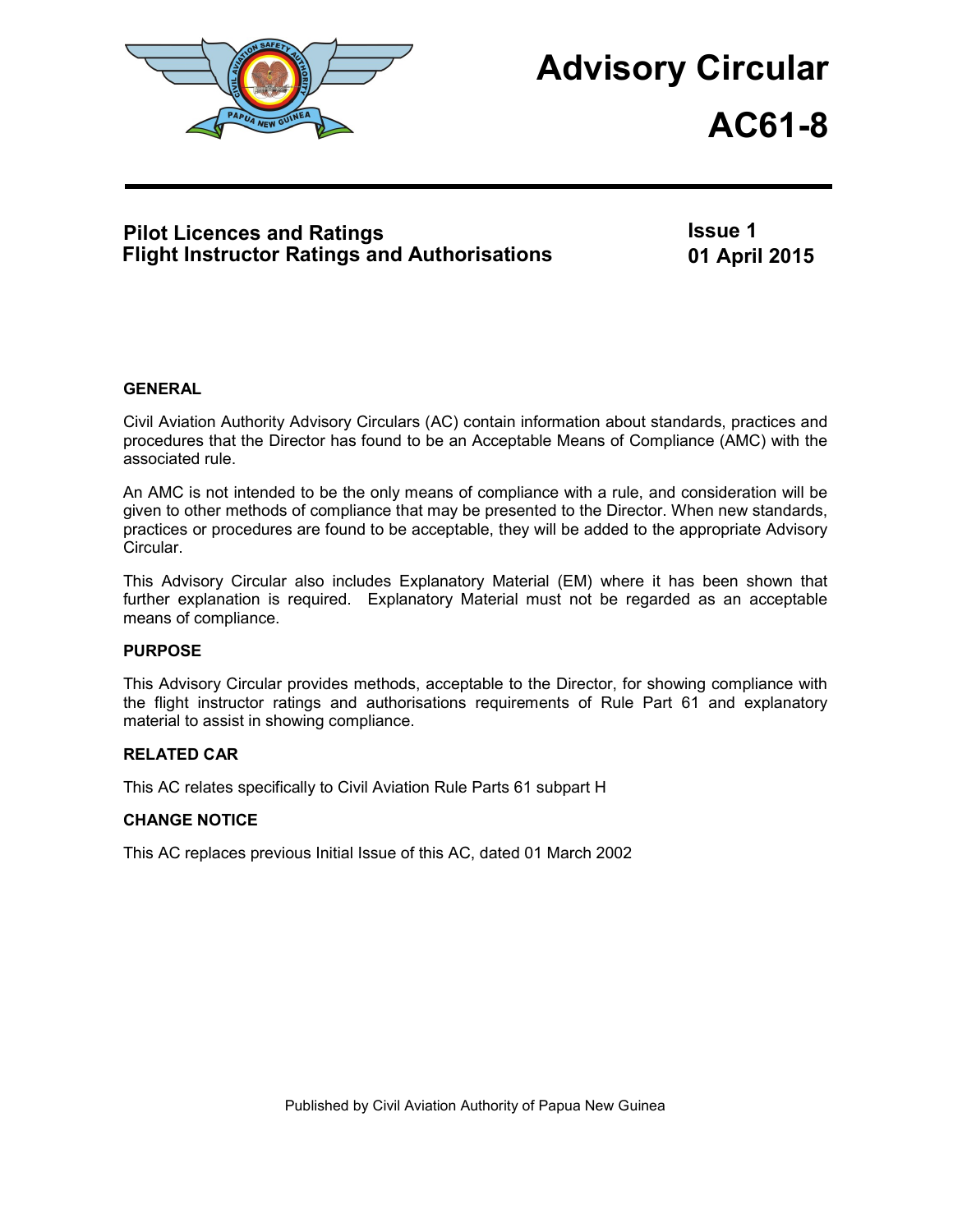## **INTRODUCTION**

This advisory circular supports part 61 subpart H.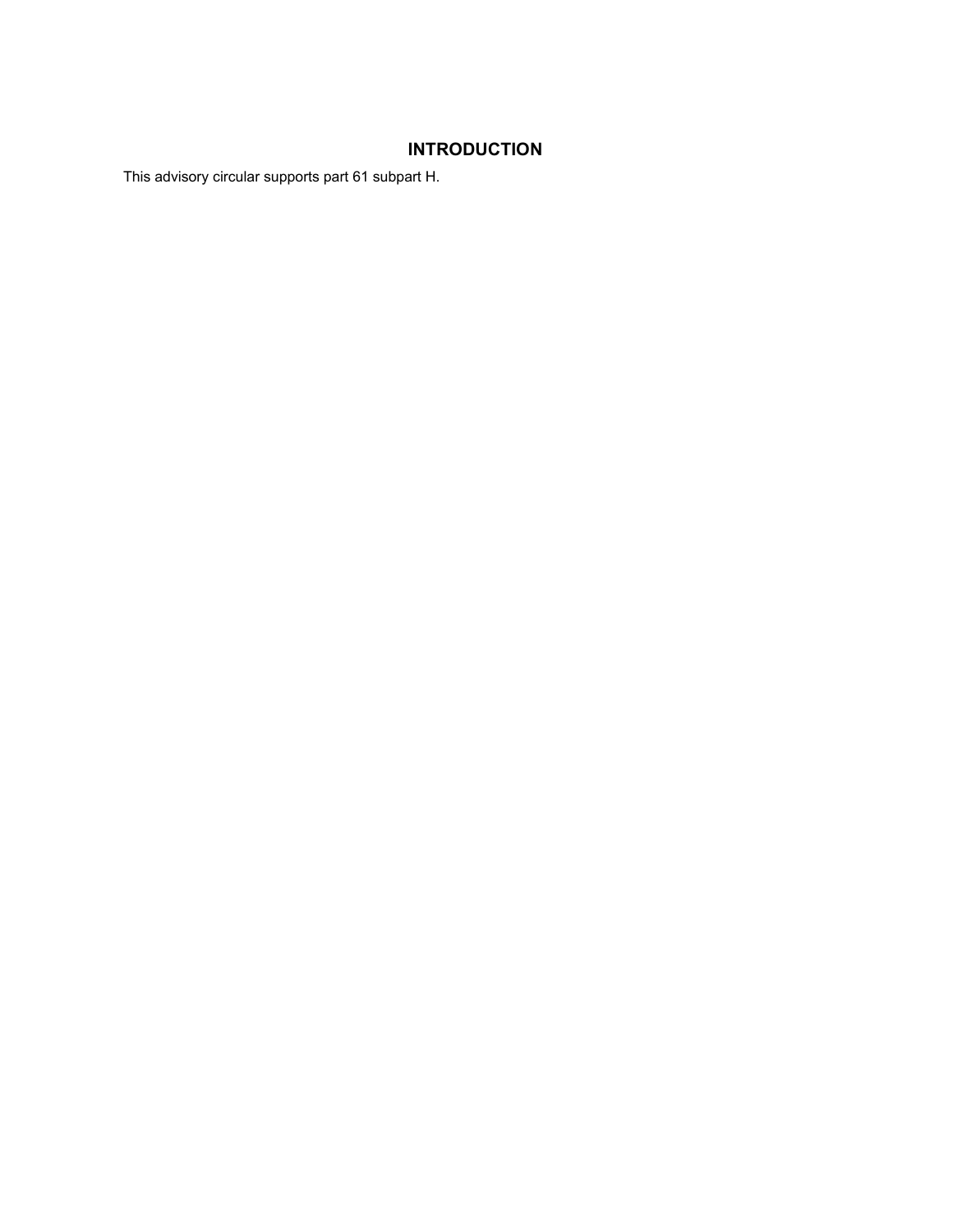| <b>Pilot Licences and Ratings Initial Issue</b>                    | 1                       |
|--------------------------------------------------------------------|-------------------------|
| <b>Flight Instructor Ratings and Authorisations</b>                | 1                       |
| <b>INTRODUCTION</b>                                                | $\boldsymbol{2}$        |
| <b>SUBPART H - Flight Instructor Ratings and Authorisations</b>    | $\overline{\mathbf{4}}$ |
| Rule 61.303 Eligibility requirements                               | $\boldsymbol{4}$        |
| Rule 61.305 Privileges and limitations                             | $\overline{\mathbf{4}}$ |
| Rule 61.307 Currency requirements                                  | $\overline{\mathbf{4}}$ |
| Appendix I Flight instructor rating experience and training course |                         |
| requirements                                                       | 5                       |
| Agricultural aircraft operations instruction authorisation         | 5                       |
| Appendix II Flight instructor instructional techniques syllabus    | 5                       |
| General                                                            | 5                       |
| Appendix III Flight instructor oral examination syllabuses         | 5                       |
| General                                                            | 5                       |
| Agricultural flight instructor authorisations                      | 6                       |
| All flight instructor ratings                                      | 7                       |
| Appendix IV Flight instructor rating flight test syllabuses        | $\overline{7}$          |
| All flight instructor ratings - Aeroplane                          | $\overline{7}$          |
| Flight Instructor Rating - Aeroplane                               | $\overline{7}$          |
| All flight instructor ratings -Helicopter                          | 8                       |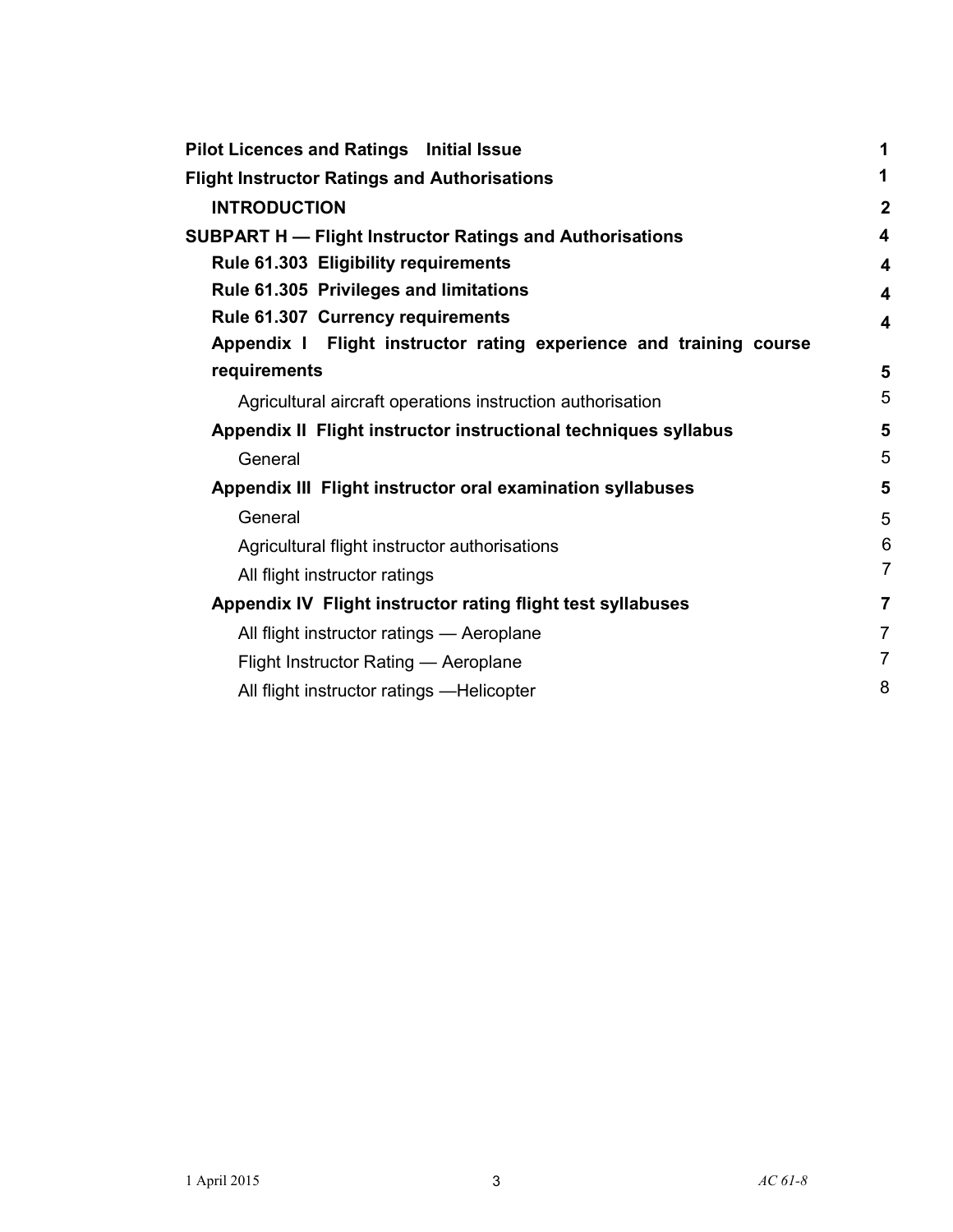# **SUBPART H — Flight Instructor Ratings and Authorisations**

### **Rule 61.303 Eligibility requirements**

- (a) Rule 61.303 requires an applicant for a flight instructor rating to have flight time experience acceptable to the Director. Attainment of the experience requirements detailed in Appendix I of this subpart advisory circular is acceptable.
- (b) Rule 61.303 requires an applicant for a flight instructor rating to have satisfactorily completed an approved course with examination in the practice and theory of flight instruction. This requirement would be met by meeting the requirements detailed in Appendix II of this subpart advisory circular at an organisation certificated under Civil Aviation Rule Part 141 to offer that course.
- (c) Rule 61.303 requires an applicant for a flight instructor rating to have passed specified written or oral examinations. Attainment of the written syllabuses detailed in Appendix III of this subpart advisory circular would meet these requirements.
- (d) Rule 61.303 requires an applicant for a flight instructor rating to demonstrate competency in flight instruction to a flight examiner. Attainment of the flight test syllabuses detailed in Appendix IV of this subpart advisory circular would meet these requirements.

## **Rule 61.305 Privileges and limitations**

- (a) Rule 61.305 requires the holder of a basic flight instructor rating to be under the supervision of the holder of a flight instructor rating with supervision authorisation. This requirement would be met by the supervising flight instructor:
	- 1. accepting supervisory responsibility by signing a certificate, and
	- 2. on a regular basis both monitoring pre-flight briefings given by the basic flight instructor to students and flying with the students, and
	- 3. overseeing, advising, helping, and guiding the basic flight instructor, and
	- 4. if not satisfied with the basic flight instructor's briefings or flight instructional standards, reporting such deficiencies to the flight instructor and to the Director, and
	- 5. in accordance with Rule 61.305, for at least the first 6 months and for at least the first 100 hours of instructional flying, directly supervising the basic flight instructor by being on the same airfield, at the same time, and being directly responsible for the actions of that person.
- (b) In meeting the requirements of 61.305, the following wording, which may be in the form of a stick-on label or a rubber stamp, would be acceptable:

*I hereby certify that, in accordance with Civil Aviation Rule 61.30*5*, basic flight instructor........................................................is under my supervision, and for at least the first 6 consecutive months and for at least the first 100 hours of instructional flying, is under my direct supervision.* 

*Signed ..................... Date .............Instructor Category ................ Licence number ...................* 

## **Rule 61.307 Currency requirements**

Rules 61.307(c) states that flight instructors shall not give flight instruction unless they have demonstrated competency in accordance with the appropriate flight instructor flight test syllabus. In accordance with the concepts of Rule 61.41, instructors who do not meet the requirements for their rating, but who meet the requirements for a lower category rating, may exercise the privileges of that lower category of flight instructor rating.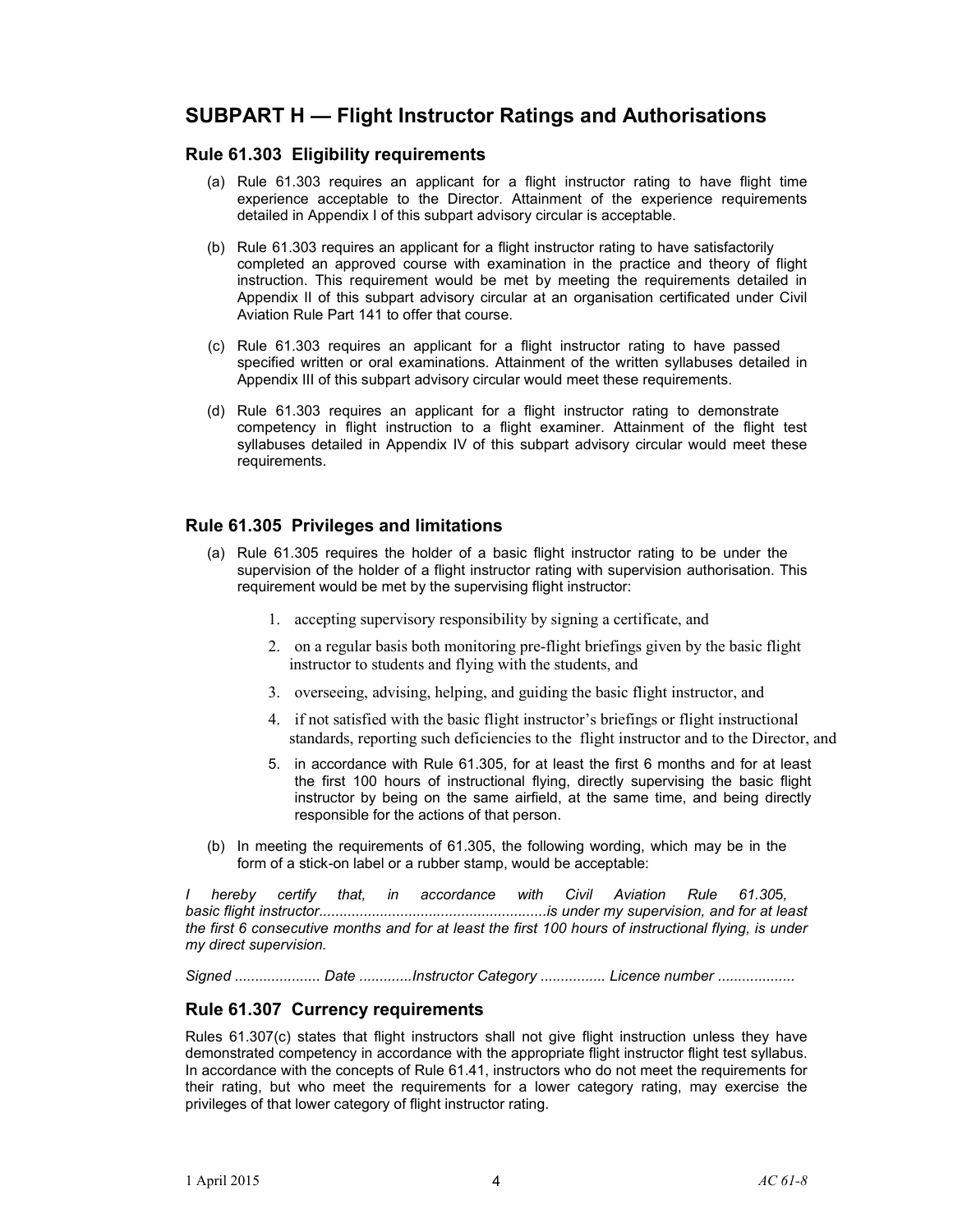## **Appendix I Flight instructor rating experience and training course requirements**

#### **Agricultural aircraft operations instruction authorisation**

**Total flight experience:** At least 2000 productive hours experience as an agricultural pilot. This time is to include at least the minimum flight time requirements that follow.

**To instruct in topdressing:** 100 hours of topdressing operations experience in the appropriate category of aircraft.

**To instruct in spraying:** 100 hours of spraying operations experience in the appropriate category of aircraft.

**Instructor Rating Flying Training course:** The techniques of basic flying instruction comprising 25 hours dual flight time, of which 10 hours are to be in the appropriate category of aircraft. All 25 hours are to be given by a senior flight instructor. This should not include aerobatics, spinning, night or multi-engined aeroplane instruction, which may be done in addition to the 25-hour requirement.

## **Appendix II Flight instructor instructional techniques syllabus**

#### **General**

This course is to include at least 12 hours of classroom tuition, and is to include the topics that follow.

**Learning theory:** Definition of learning, understanding, types of understanding, factors affecting understanding, positive and negative transfer, positive and negative motivation, and factors which aid or hinder the learning process.

**Instructional techniques:** Effective communication, teaching methods, lecture, theory and skill lessons, questioning technique, guided discussion, briefing, and application of learning and teaching principles to airborne instruction.

**The assessment of learning:** Elements of written, oral and performance testing to assist instruction, recording of assessments.

**Aids to instruction:** Types of aids, how to use teaching aids.

#### **Behavioural objectives**

#### **Lesson planning**

**The lesson:** Conducting the period and the pre-flight briefing.

**The instructor:** Role and qualities.

*[This course is to be—* 

*(a) taught by the holder of a relevant teacher's Diploma, or equivalent as determined by the New Zealand Qualification Authority; or* 

*(b) conducted by the holder of an aviation training organisation certificate issued under Part 141, where the certificate authorises the holder to conduct that training]* 

## **Appendix III Flight instructor oral examination syllabuses**

#### **General**

All applicants for flight instructor ratings are examined orally in the theory and practice of flight instruction as follows.

**Techniques of applied instruction:** Assessment of student performance in those subjects in which ground instruction is given, the learning process, elements of effective teaching, student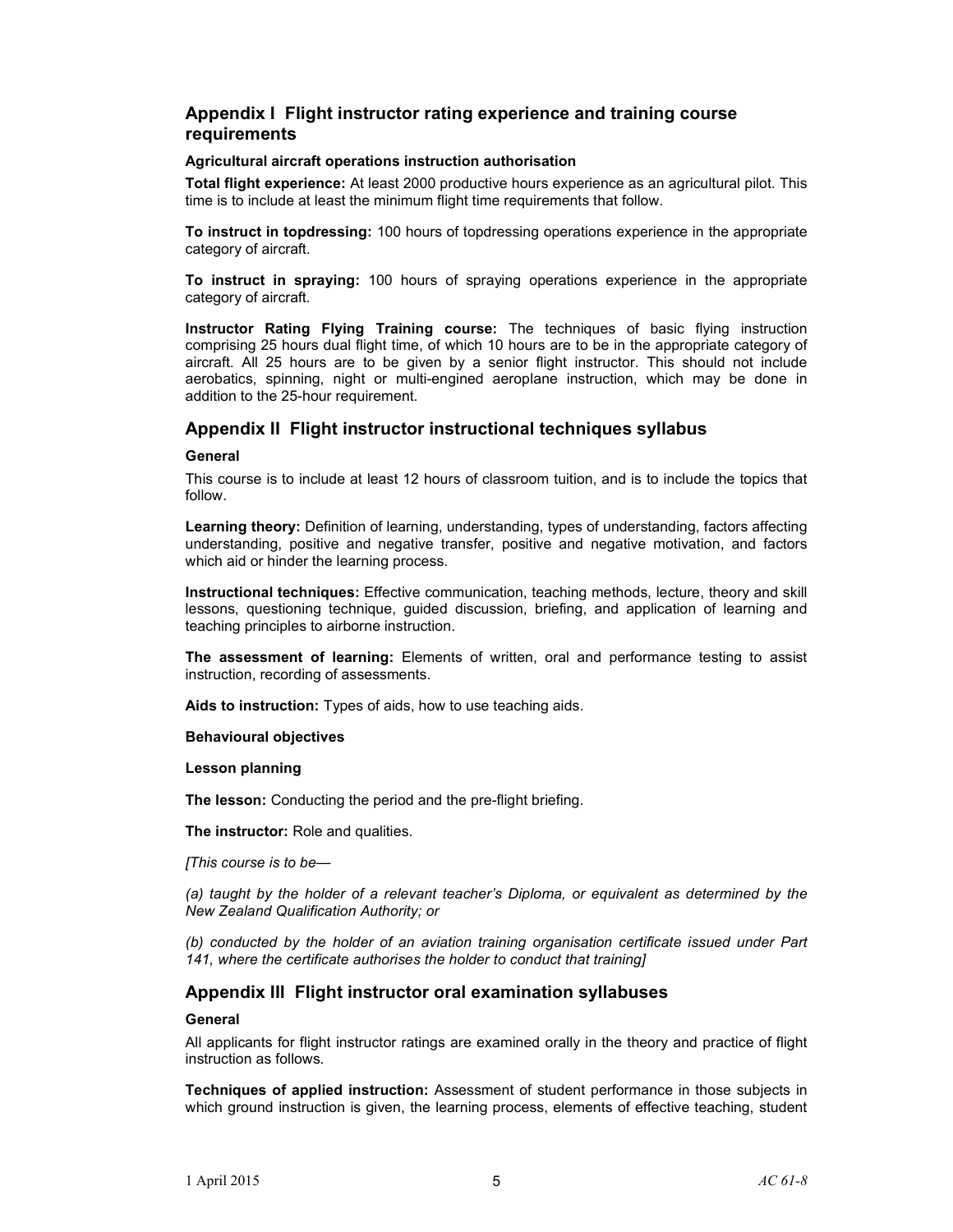evaluation and testing, training philosophies, training programme development, lesson planning, classroom instructional techniques, use of training aids, analysis and correction of student errors, human performance and limitations relevant to flight instruction, and hazards involved in simulating system failures and malfunctions in the aircraft.

#### **Agricultural flight instructor authorisations**

This is in addition to the oral examination syllabus for all applicants, and it concentrates on the appropriate part of the syllabus for topdressing or spraying instructors as required. Some items in the syllabus are annotated as (A) or (H) only, as appropriate to the aircraft category of the rating.

**Legislation:** Civil aviation rules, advisory circulars and any other legislation relating to agricultural aviation.

**Ground equipment:** Knowledge of mixing and measuring gear, safety bars (A), grills (A), filters, crowbars (A), windsock or other means of wind indication, first aid kit, fire extinguishers, refuelling from drums, chamois filters, and pumps.

**Ground personnel:** Responsibility for briefing ground personnel, signals for communications, drills of vital actions in emergencies.

**Materials to be applied:** Inspection and knowledge of materials, precautions and antidotes, gloves, breathing apparatus, hygiene, effects on field personnel, protection of persons and property, effects of wind, temperature, humidity, flow quantities and densities, droplet size, application rates, application techniques (H), computing of application rates (A), care and storage, corrosion, disposing of containers, and decontamination.

**The aircraft:** Flight manual and graphs, agricultural overload, emergency equipment and jettison (its use and effect), the fitting and use of ancillary equipment, for example seeders, spray gear, and their effect on performance, weight and balance, jettison and so on, calibration of application equipment, and inspections and maintenance in the field.

**Landing site and operation:** Importance of briefing, importance of flight inspection before landing, obstructions, wind indications, overshoot, side slope and width, nature of surface, ground effect, dust, stones, effect of sun especially on sloping strips, presence of stock, fencing, presence of third party risk, effect of altitude, temperature, slope, wind, wind gradient, and turbulence, climb out, cross-wind take-off and landing, techniques for landing sites, and positioning of loader and other equipment to minimise obstruction.

**Low flying, spraying or sowing:** Briefing and familiarisation with area before operations, obstructions (particularly wires), trees (especially dead trees and deciduous trees when bare), sun and shadow, blind valleys and care when flying into rising ground, spatial disorientation, effect of loss of translation (H), RPM control (H), flying through rotor wash (H), power settling (H), wind gradient and turbulence especially while turning (A), desirable application height, contour flying, avoidance of obstacles (A), stalls (A), and use of flaps (A), fuel management, avoidance of houses and schools, protection of persons in dropping area, susceptible crops, stock concentrations, catchment areas, and boundaries (A).

**Planning of operation:** Safety, effectiveness and economics.

**Emergencies:** Power failure — forced landings.

#### **Plus for aeroplanes only:**

Effects of surface on acceleration and braking, soft or hard dirt, long and short grass, clover, dew, frost, snow, and thaw, application of aircraft performance requirements, blind strips and likelihood of encroachment on airstrip while loading or refuelling, and special attention to stock ground handling.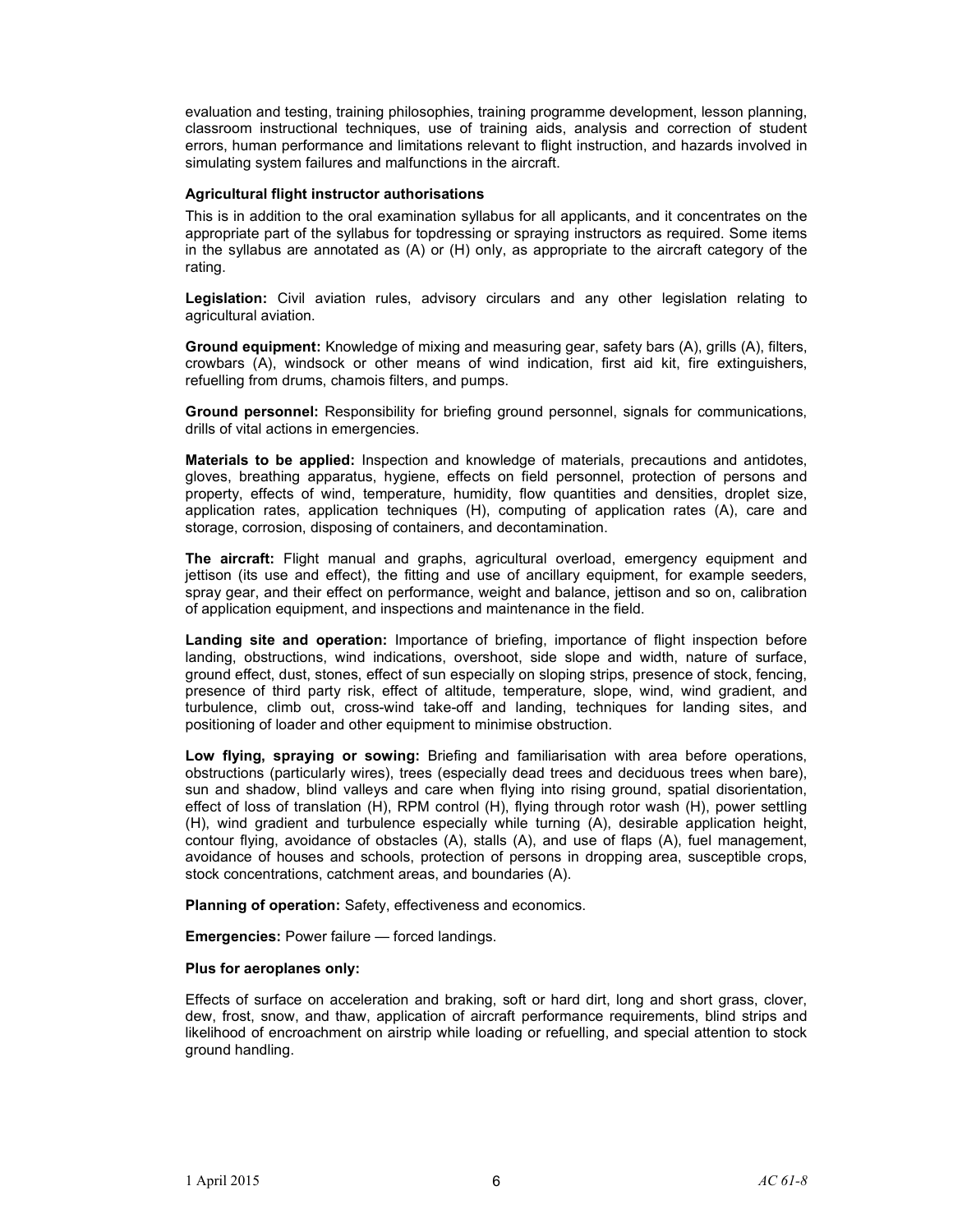#### **All flight instructor ratings**

This is in addition to the oral examination syllabus for all applicants. Some items in the syllabus are annotated as (A) or (H) only, as appropriate to the aircraft category of the rating.

**Principles of flight for aeroplanes:** Mechanics, air and airflow, air resistance, aerofoils, lift and drag, thrust, level flight, gliding, climbing, performance, manoeuvres, stability and control.

**General aerodynamics and performance for helicopters:** Aerodynamics of flight, loads and load factors, function of the controls, helicopter components and their functions, introduction to the helicopter flight manual, weight and balance, helicopter performance, hazards of helicopter flight, precautionary measures and critical conditions, helicopter flight manoeuvres, night operations, and operation in confined areas.

**Meteorology:** Interpretation of meteorological forecasts and reports.

**Cross-country navigation techniques:** Flight planning, in-flight procedures, air traffic control procedures and meteorological minima applicable to the aerodrome of the test and aerodromes within a 300 nm (A) and 200 nm (H) radius at that aerodrome, and meteorological minima for special VFR.

## **Appendix IV Flight instructor rating flight test syllabuses**

#### **All flight instructor ratings — Aeroplane**

Intercommunication equipment of an approved type is to be provided for use during the flight test.

**Briefings:** The flight test will be preceded by a demonstration of a comprehensive pre-flight briefing and followed by a post-flight briefing by the applicant.

**Normal flight manoeuvres:** Familiarisation with the aeroplane, preparation for flight and action after flight, air experience, effect of controls, taxiing, straight and level flight, climbing, descending, medium turns, take-off and climb, approach and landing, advanced turning, and low flying.

**Emergency manoeuvres:** Drills, stalling, forced landings.

**Spinning:** Optional for basic instructors, compulsory for senior supervisors

**First solo:** Oral discussion. Supervising instructor authorisations only.

**Navigation:** Pilot navigation including VFR cross-country navigation, use of navigation aids where applicable.

**Instrument flight:** Including the use of ADF and VOR for tracking purposes for basic instructors and including instrument approach procedures for seniors and instrument authorisations.

**Aerobatics:** Optional but compulsory for ??.

**Night flying:** Optional for ?, compulsory for ?.

**Multi-engined aeroplane:** Optional.

#### **Flight Instructor Rating — Aeroplane**

Intercommunication equipment of an approved type is to be provided for use during the flight test.

**Pre-flight:** Check of aeroplane, internal and external, knowledge of release to service, certificate of airworthiness and flight manual including load sheet and performance aspects, and cockpit drills or check lists.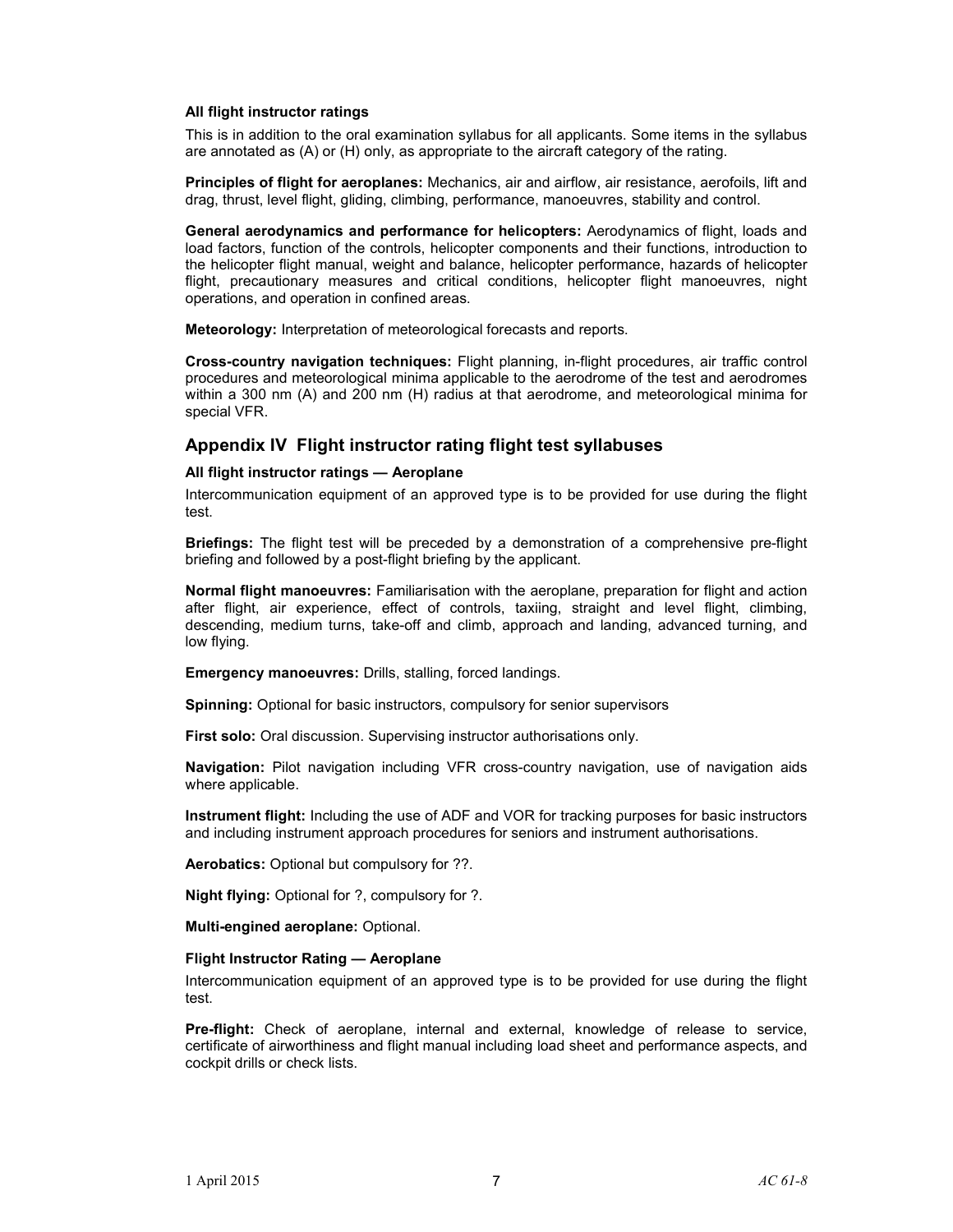**Normal flight manoeuvres:** Taxiing, take-off and landing (including cross-wind); turning climbing, level, medium, steep and descending; use of flap, side-slipping, and operation into minimum length fields in accordance with performance charts, and overshoot procedure.

**Emergency manoeuvres:** Recovery from stalls entered from both level and banked attitudes, and where applicable with wheels and flaps up, and with wheels or flaps (or both) down, spinning and recovery (where applicable), action in the event of fire, forced landing without power, engine failure during or after take-off, flight with one or more engines inoperative (during or after take-off), approach, landing and overshoot (where applicable), management of engine and propeller controls, including feathering and unfeathering (where applicable), and management of fuel, hydraulic, pneumatic, and electric systems.

**Instrument flying:** In accordance with the flight test requirements specified for the instrument rating.

**Water handling, if applicable:** Taxiing upwind, downwind and cross-wind, mooring and slipping, ramp and beach techniques, use of standard buoy, anchoring and weighing anchor.

#### **All flight instructor ratings —Helicopter**

**Briefings:** The flight test will be preceded by a demonstration of a comprehensive pre-flight briefing and followed by a post-flight briefing by the applicant.

**Normal flight manoeuvres:** Familiarisation with the helicopter, preparation for flight and action after flight, air experience, effect of controls, engine start-up, taxiing on the surface (if helicopter equipped), air taxiing, check lists, adherence to air traffic clearance, straight and level flight, climbing and descending, turning with constant IAS, take-offs, approaches and landings, normal and cross-wind including vertical landing from a hover, hovering upwind, downwind, and crosswind, hover patterns with constant and with changing headings, hovering turns on the spot, 180 degrees and 360 degrees left and right, minimum power take-offs, zero speed and roll-on landings, confined area operations to include maximum performance take-offs, and shallow, and steep approaches, quick stops into wind, into wind cross-wind and downwind into wind, settling with power (vortex ring state) and recovery (at altitude), and sloping ground landings and take-offs.

**Emergency procedures:** Autorotative approaches with power recovery to the hover, engine failure in the hover and during hover taxiing, recovery from low RPM at altitude and in a hover, and ground resonance (where applicable).

**First solo requirements:** Oral. For supervising instructors.

**Low flying:** For agricultural and supervising

**Instrument flying:** For instrument and supervising.

**Night flying:** Including circuits, for all instructors

**Navigation:** VFR cross-country navigation by day for all.

**Single-engine operation:** (where applicable).

**Mountainous terrain flying:** for all instructors as applicable.

**Attached loads:** Carriage to MCTOW, oral discussion and briefing, for all helicopter instructors

**Sling loads:** Carriage to MCTOW.

**Spraying operations:** For Agricultural instructors only. Spray turns, simulated spraying operations, management of spraying systems, and management of underslung hopper controls.

**Multi-engined:** Where applicable for all instructors.